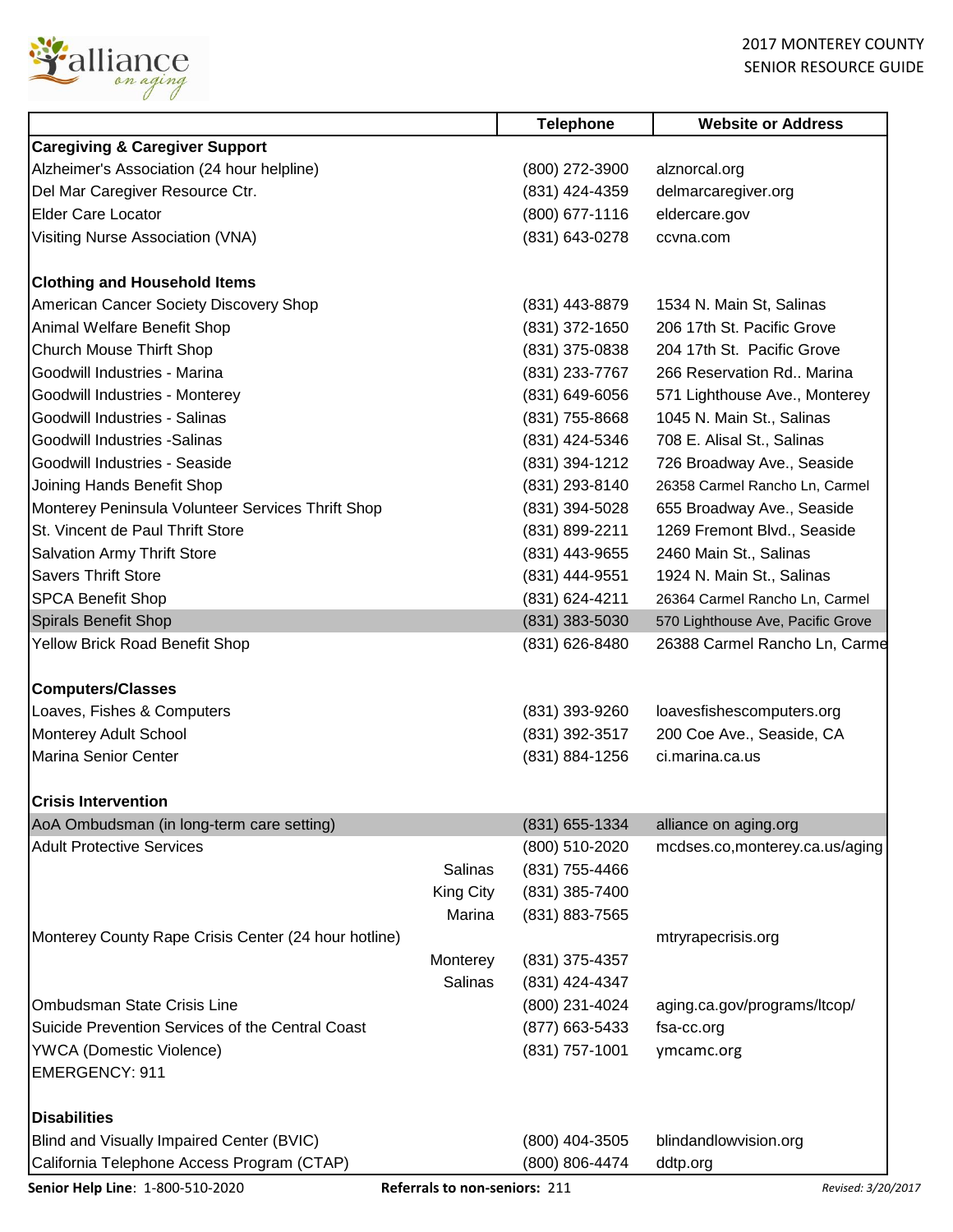

|                                                                       | <b>Telephone</b>   | <b>Website or Address</b>         |
|-----------------------------------------------------------------------|--------------------|-----------------------------------|
| Disabilities, cont.                                                   |                    |                                   |
| Central Coast Center for Independent Living (CCCIL)                   | (831) 757-2968     | cccil.org                         |
| Deaf and Hard of Hearing Center (DHHSC)                               | (831) 753-6540     | dhhsc.org                         |
| Valley Hearing Center                                                 | (831) 422-4427     | 920 Park Row, Salinas             |
| <b>Employment</b>                                                     |                    |                                   |
| <b>Goodwill Central Coast</b>                                         | (831) 287-2358     | ccgoodwill.org                    |
| One Stop Career Center                                                |                    | onestopmonterey.org               |
| Salinas                                                               | (831) 755-4452     |                                   |
| Seaside                                                               | (831) 899-8250     |                                   |
| King City                                                             | (831) 386-6801     |                                   |
|                                                                       |                    |                                   |
| <b>Financial Assistance</b>                                           |                    |                                   |
| AoA Benefits Check-up                                                 | (831) 655-1334     | allianceonaging.org               |
| AoA Tax Counseling Program                                            | (831) 655-1334     | allianceonaging.org               |
| <b>Central Coast Energy Services</b>                                  | (888) 728-3637     | energyservices.org                |
| Catholic Charities (rent, food, utility assistance)                   | (831) 393-3110     | dioceseofmonterey.org             |
| <b>Consumer Credit Counseling Services</b>                            | (800) 431-8157     | credit.org/cccs/                  |
| Hands to Help Seniors                                                 | (831) 204-0402     | h2hs.org                          |
| Monterey County Department of Social Services (Cash Aid)              | (866) 323-1953     | mcdss.con.monterey.ca.us          |
|                                                                       | (877) 410-8823     |                                   |
| <b>Senior Resources</b>                                               | (831) 424-0911     | Imedina@jtm_esc.org               |
| <b>Salvation Army</b>                                                 |                    | tsamonterey.com                   |
| <b>Salinas</b>                                                        | (831) 443-9655     |                                   |
| Sand City                                                             | (831) 899-4911     |                                   |
| <b>Food/Home Delivered Meals</b>                                      |                    |                                   |
| AoA Food Pantry List (available upon request)                         | (831) 655-1334     | allianceonaging.org               |
| Episocopal Senior Communities (wholesale produce markets)             | (831) 424-0311     | egray@jtm-esc.org                 |
| <b>Food Bank of Monterey County</b>                                   | (831) 758-1523     | food4hungry.org                   |
| Meals on Wheels of the Monterey Peninsula                             | (831) 375-4454     | mowmp.org                         |
| Meals on Wheels of the Salinas Valley                                 | (831) 758-6325     | mealsonwheelsofsalinas.org        |
| Monterey County Social & Employment Services - CalFresh (Food Stamps) | (866) 323-1953     | co.monterey.ca.us/departments.htm |
| Government                                                            |                    |                                   |
| California Department of Consumer Affairs                             |                    | dca.ca.gov                        |
|                                                                       | (800) 952-5210     |                                   |
| California Department of Public Health                                | $(916) 558 - 1784$ | cdph.gov                          |
| Department of Health and Human Services                               |                    |                                   |
| U.S. (San Francisco Office)                                           | (415) 437-8090     | hhs.gov                           |
| California                                                            | (916) 654-3454     | chhs.ca.gov                       |
| Monterey Department of Public Health                                  | (831) 755-4500     | mtyhd.org                         |
| Social Security Administation (SSA)                                   | (877) 600-2857     | ssa.gov/reach.htm                 |
| Social Security Administation - Field Office (questions/start claim)  | (800) 772-1213     | 928 E. Blanco Rd., Salinas        |
| <b>Mental Health</b>                                                  |                    |                                   |
| AoA Senior Peer Counseling                                            | (831) 655-1334     | allianceonaging.org               |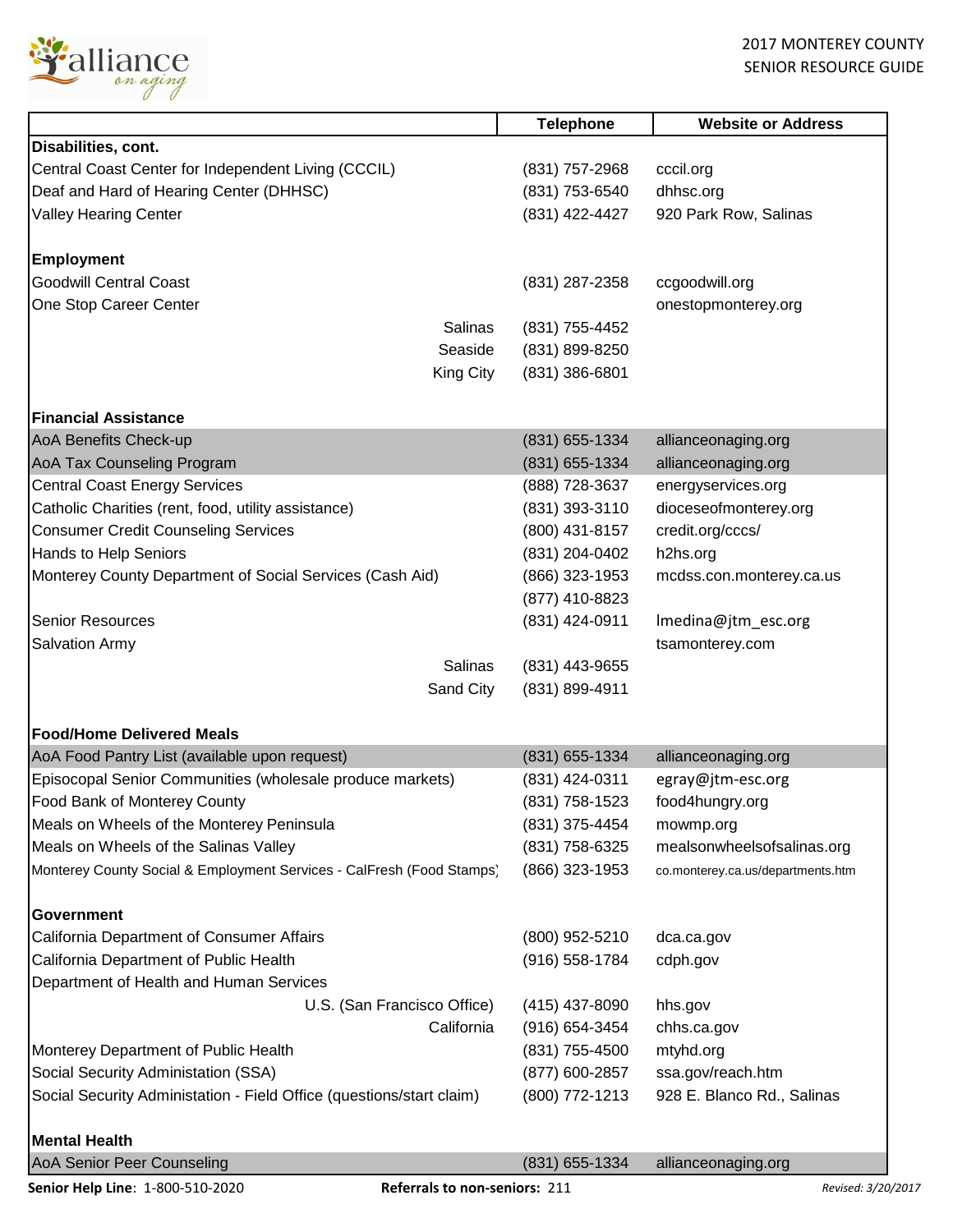

|                                                                  | <b>Telephone</b> | <b>Website or Address</b>    |
|------------------------------------------------------------------|------------------|------------------------------|
| <b>Mental Health, cont.</b>                                      |                  |                              |
| Interim, Inc.                                                    | (831) 649-4522   | interiminc.org               |
| Monterey County Behavorial Health                                | (831) 784-2150   | 951 Blanco Rd Ste B, Salinas |
| <b>Health (Physical)</b>                                         |                  |                              |
| <b>Alisal Health Center</b>                                      | (831) 769-8800   | 559 E. Alisal, #201, Salinas |
| <b>American Cancer Society</b>                                   | (831) 442-2992   | cancer.org                   |
| <b>Cancer Detection Program</b>                                  |                  | dhcs.ca.gov                  |
| Every Woman Counts- Breast Cancer Screening Info.                | (800) 511-2300   |                              |
| Prostate Cancer Screening Info.                                  | (800) 409-8252   |                              |
| Clinica de Salud                                                 |                  | csvs.org                     |
| Administration                                                   | (831) 757-8689   |                              |
| Dental                                                           | (831) 444-9722   |                              |
| Optometry                                                        | (831) 757-1264   |                              |
| Moblie Clinic (medical & dental)                                 | (831) 970-1972   |                              |
| Monterey County Health Clinic at Marina                          | (831) 384-1445   | 3155 De Forest Rd., Marina   |
| Rota Care Monterey Peninsula (free medical clinic)               | (831) 659-8037   |                              |
| Seaside Family Health Center                                     | (831) 899-8100   | 1150 Fremont Blvd., Seaside  |
| <b>Hospitals</b>                                                 |                  |                              |
| Community Hospital of the Monterey Peninsula (CHOMP)             | (831) 624-5311   | chomp.org                    |
| Mee Memorial Hospital                                            | $(831)$ 385-6000 | meememorial.com              |
| <b>Natividad Medical Center</b>                                  | (831) 755-4111   | natividad.com                |
| Salinas Valley Memorial Healthcare System (SVMH)                 | (831) 757-4333   | svmh.com                     |
| <b>Housing/Homeless</b>                                          |                  |                              |
| <b>Coalition of Homeless Service Providers</b>                   | (831) 883-3080   | chspmontereycounty.org       |
| Community Housing Imporvement Systems & Planning Assoc (CHISPSA) | (831) 757-6251   | chispahousing.org            |
| <b>Gathering for Women</b>                                       | (831) 241-6154   | gatheringforwomen.org        |
| Good Samaritan Center/Salvation Army                             |                  | tsamonterey.com              |
| Salinas                                                          | (831) 443-9655   |                              |
| Sand City                                                        | (831) 899-4988   |                              |
| Housing Authority of the County of Monterey                      | (831) 775-5000   | hamonterey.org               |
| <b>Housing Resource Center</b>                                   | (831) 424-9186   | hrcmc.org                    |
| MCHOME - Interim, Inc. (Homeless adults w/mental illness)        | (831) 649-4522   | interiminc.org               |
| Shelter Outreach Plus (24 Hour Family Helpline & Shelters)       | (831) 384-3388   | shelteroutreachplus.org      |
| <b>Hospice</b>                                                   |                  |                              |
| <b>Heartland Hospice Services of Monterey</b>                    | (831) 373-8442   | heartlandhospice.com         |
| Hospice of the Central Coast                                     | (831) 649-7750   | chomp.org/what-we-           |
| Visiting Nurse Association (VNA) Hospice Office                  | (831) 975-2341   | ccvna.com                    |
| <b>In Home Care</b>                                              |                  |                              |
| Hands to Help Seniors                                            | (831) 204-0402   | h2hs.org                     |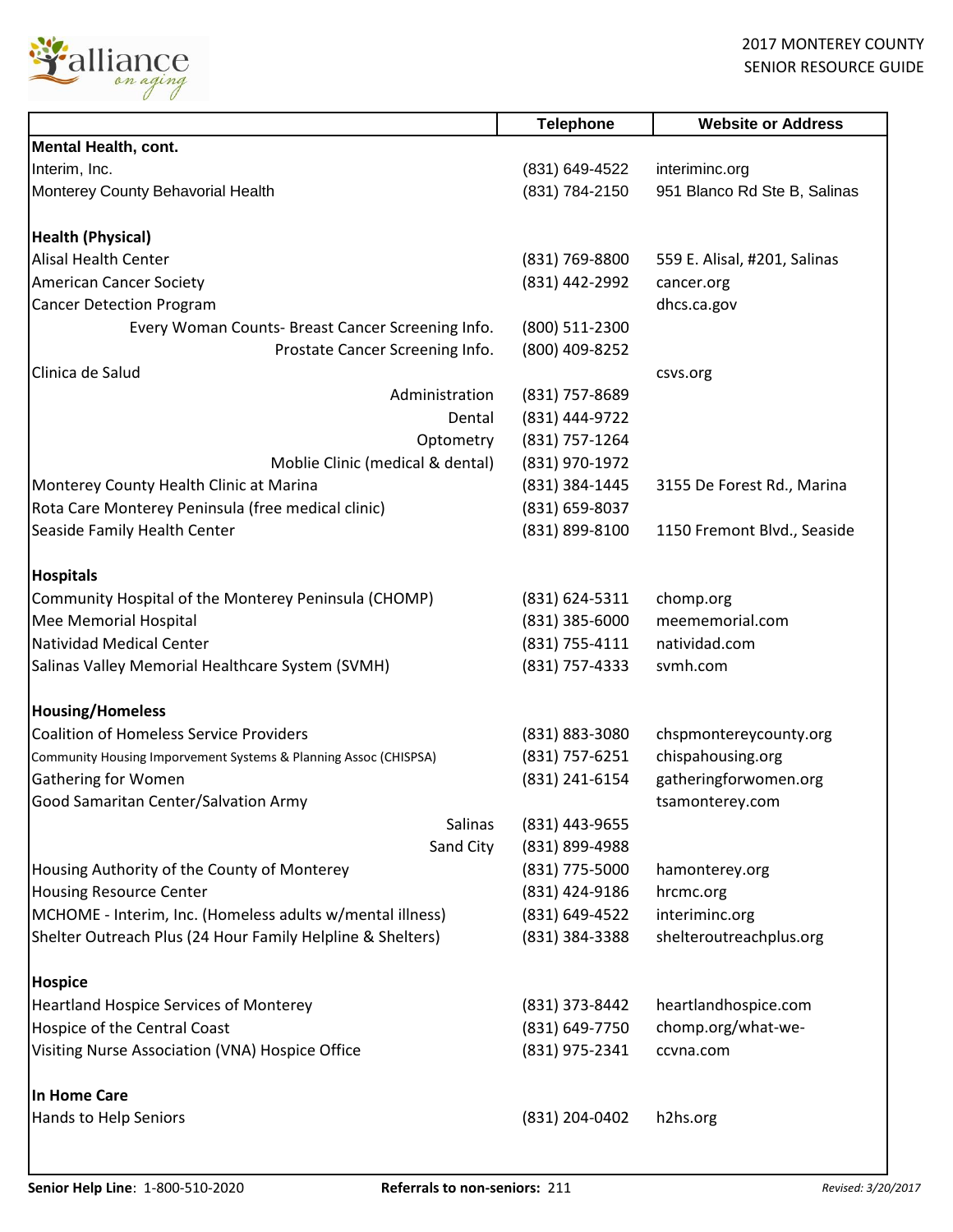

|                                                                            | <b>Telephone</b> | <b>Website or Address</b>            |
|----------------------------------------------------------------------------|------------------|--------------------------------------|
| In Home Care, cont.                                                        |                  |                                      |
| In Home Supportive Services (IHSS)                                         |                  | mcdss.ca.monterey.ca.us/aging        |
| Salinas                                                                    | (831) 755-4466   |                                      |
| Monterey                                                                   | (831) 883-7565   |                                      |
| <b>Visiting Nurse Association (VNA)</b>                                    | (831) 372-6668   | ccvna.com                            |
| Legal                                                                      |                  |                                      |
| California Rural Legal Assistance                                          |                  | crla.org                             |
| Salinas                                                                    | (831) 757-5221   |                                      |
| Monterey                                                                   | (831) 375-0505   |                                      |
| <b>Catholic Charities - Immigration Services</b>                           | (831) 422-0602   | dioceseofmonterey.org/ministries     |
| Legal Services for Seniors (age 60+)                                       |                  | legalservicesforseniors.org          |
| Salinas                                                                    | (831) 442-7700   |                                      |
| Seaside                                                                    | (831) 899-0492   |                                      |
| Monterey County District Attorney                                          | (831) 755-5070   | co.monterey.ca.us/da                 |
| Mandell Gisnet Center for Conflict Management                              | (831) 582-5234   | mandellgisnetcenter.org              |
| U.S. Citizenship and Immigration Services                                  | (800) 375-5283   | uscis.gov                            |
| Medicare/Medi-Cal                                                          |                  |                                      |
| AoA HICAP Program - Medicare Counseling                                    | (831) 655-1334   | allianceonaging.org                  |
| Central Coast Alliance for Health - Medi-Cal                               | (831) 755-6000   |                                      |
|                                                                            | (800) 700-3874   | ccah-alliance.org                    |
| Monterey Cty Dept. of Social Services - Medi-Cal                           | (866) 323-1953   | 950 E. Blanco St. Suite 101, Salinas |
|                                                                            | (877) 410-8823   | mcdss.co.monterey.ca.us              |
| <b>Nursing Homes/Assisted Living Facilities Information &amp; Advocacy</b> |                  |                                      |
| AoA Ombusdman Program                                                      |                  | allianceonaging.org                  |
| Monterey                                                                   | (831) 655-1334   |                                      |
| <b>Salinas</b>                                                             | (831) 758-4011   |                                      |
|                                                                            |                  |                                      |
| <b>Safety</b>                                                              |                  |                                      |
| Salinas Valley Memorial Healthcare Lifeline                                | (831) 755-0788   | svmh.com                             |
|                                                                            |                  |                                      |
| <b>Senior Centers (Activities &amp; Luncheons)</b>                         |                  |                                      |
| AoA Senior Outreach Luncheon - First Tues. of every month                  | (831) 758-4011   | allianceonaging.org                  |
| Active Seniors, Inc. (membership)                                          | (831) 424-5066   | 100 Harvest St., Salinas 93901       |
| Carmel Foundation (membership required)                                    | (831) 624-1588   | carmelfoundation.org                 |
| Episcopal Senior Communities (monthly senior luncheons)                    | (831) 424-0911   | 301 Corral de Tierra, Salinas        |
| La Casa Adult Day Health Center                                            | (831) 222-6122   | 909 Blanco Cir., Salinas 93901       |
| Leo Meyer Senior Center                                                    | (831) 385-4562   | 415 Queen St., King City 93930       |
| Los Ositos Community Center                                                | (831) 674-5100   | 1083 Elm Ave., Greenfield, 93927     |
| <b>Marina Community Center</b>                                             | (831) 384-6009   | 211 Hillcrest Ave., Marina 93933     |
| Scholze Park Center (Monterey Senior Center)                               | (831) 646-3878   | 280 Dickman, Monterey 93940          |
| Oldemeyer Center                                                           | (831) 899-6800   | 986 Hilby Ave., Seaside, CA 93955    |
| <b>Prunedale Senior Center</b>                                             | (831) 663-5023   | 8300 Prunedale Rd. N., Prunedale     |
| Salinas Firehouse Recreation Center                                        | (831) 755-4288   | 1330 E. Alisal, Salinas 93905        |

**Senior Help Line**: 1-800-510-2020 **Referrals to non-seniors:** 211 *Revised: 3/20/2017 Revised: 3/20/2017*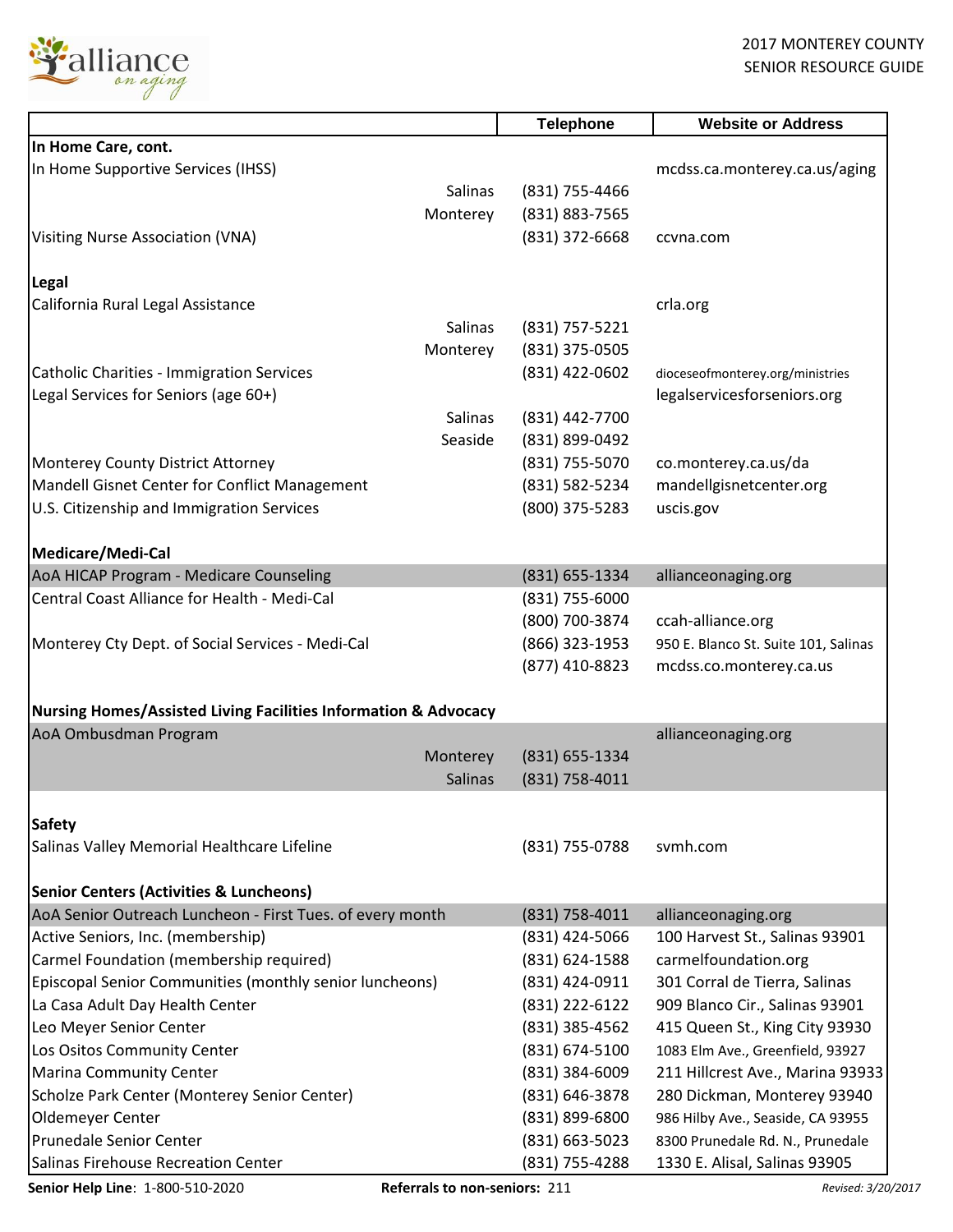

|                                                   | <b>Telephone</b> | <b>Website or Address</b>        |
|---------------------------------------------------|------------------|----------------------------------|
| Senior Centers (Activities & Luncheons), cont.    |                  |                                  |
| Salinas Senior Center                             | (831) 757-6030   | salinasseniorcenter.org          |
| Sally Griffin Active Living Center                | (831) 375-4454   | 700 Jewel Ave., Pacific Grove    |
| <b>Salvation Army</b>                             | (831) 443-9655   | 2460 Main St., Salinas 93906     |
| Senior Center Without Walls                       | (877) 797-7299   | scww@jtm-esc.org                 |
|                                                   |                  |                                  |
| <b>Social Services</b>                            |                  |                                  |
| <b>Catholic Charities</b>                         | (831) 393-3110   | dioceseof monterey.org           |
| Dorothy's Place - Salinas                         | (831) 757-3838   | dorothysplace.org                |
| <b>Salvation Army</b>                             |                  | tsamonterey.com                  |
| Salinas                                           | (831) 443-9655   |                                  |
| Monterey Peninsula                                | (831) 899-4911   |                                  |
| Montrey Cty Dept. of Social Services (MCDSS)      |                  | mcdses.ca.monterey.ca.us         |
| <b>Community Benefits</b>                         | (866) 323-1953   |                                  |
| Calfresh (Food Stamps)                            | $(866)$ 323-1953 |                                  |
| Salinas                                           | (866) 323-1953   |                                  |
| Seaside                                           | (866) 323-1953   |                                  |
| Cash Aid                                          | (866) 323-1953   |                                  |
| Family & Children's Services                      | (831) 755-4473   | mcdss.co.monterey.ca.us/families |
| <b>CalWORKS Employment Services</b>               | (831) 755-4475   | mcdss.co.monterey.ca.us/careers  |
| Aging & Adult Services                            | (831) 755-4452   | mcdss.co.monterey.ca.us/aging    |
| Salinas                                           | (831) 755-4466   |                                  |
| King City                                         | (831) 385-7400   |                                  |
| Marina                                            | (831) 883-7565   |                                  |
| <b>Fraud Prevention Hotline</b>                   | (831) 755-3224   |                                  |
|                                                   |                  |                                  |
| <b>Substance Use Disorder Treatment</b>           |                  |                                  |
| <b>Community Human Services</b>                   | (831) 658-3811   | chservices.org/substance-abuse   |
| Door to Hope                                      | (831) 758-0181   | doortohope.org                   |
| Interim, Inc. (Dual Recovery Services)            | (831) 649-4522   | interiminc.org                   |
| <b>Sunset Street Centers</b>                      | (831) 753-5135   | sunstreetcenters.org             |
|                                                   |                  |                                  |
| <b>Transportation</b>                             |                  |                                  |
| <b>Central Coast Cab</b>                          | (831) 626-3333   | centralcoastcab.com              |
| Coastal Yellow Cab, Inc                           | (831) 333-0533   | cyctaxi.com                      |
| <b>ITN Monterey County</b>                        |                  | itnmontereycounty.org            |
| Monterey                                          | (831) 233-3447   |                                  |
| Salinas                                           | (831) 240-0850   |                                  |
| Kevin Allhouse (appt. for taxi vouchers/MSTRides) | (831) 241-9994   |                                  |
| Monterey Salinas Transit/Rides Program (MST)      | (888) 678-2871   | mst.org                          |
| Serra Cab                                         | (831) 216-2010   | serrayellowcab.com               |
|                                                   |                  |                                  |
| <b>Utility Assistance</b>                         |                  |                                  |
| AoA Benefits Checkup Program                      | (831) 655-1334   | allianceonaging.org              |
| <b>Central Coast Energy Services (CCES)</b>       | (888) 728-3637   | energyservices.org               |
| PG&E Care Program                                 | (866) 743-2273   | pge.com/care                     |

**Senior Help Line**: 1-800-510-2020 **Referrals to non-seniors:** 211 *Revised: 3/20/2017 Revised: 3/20/2017*